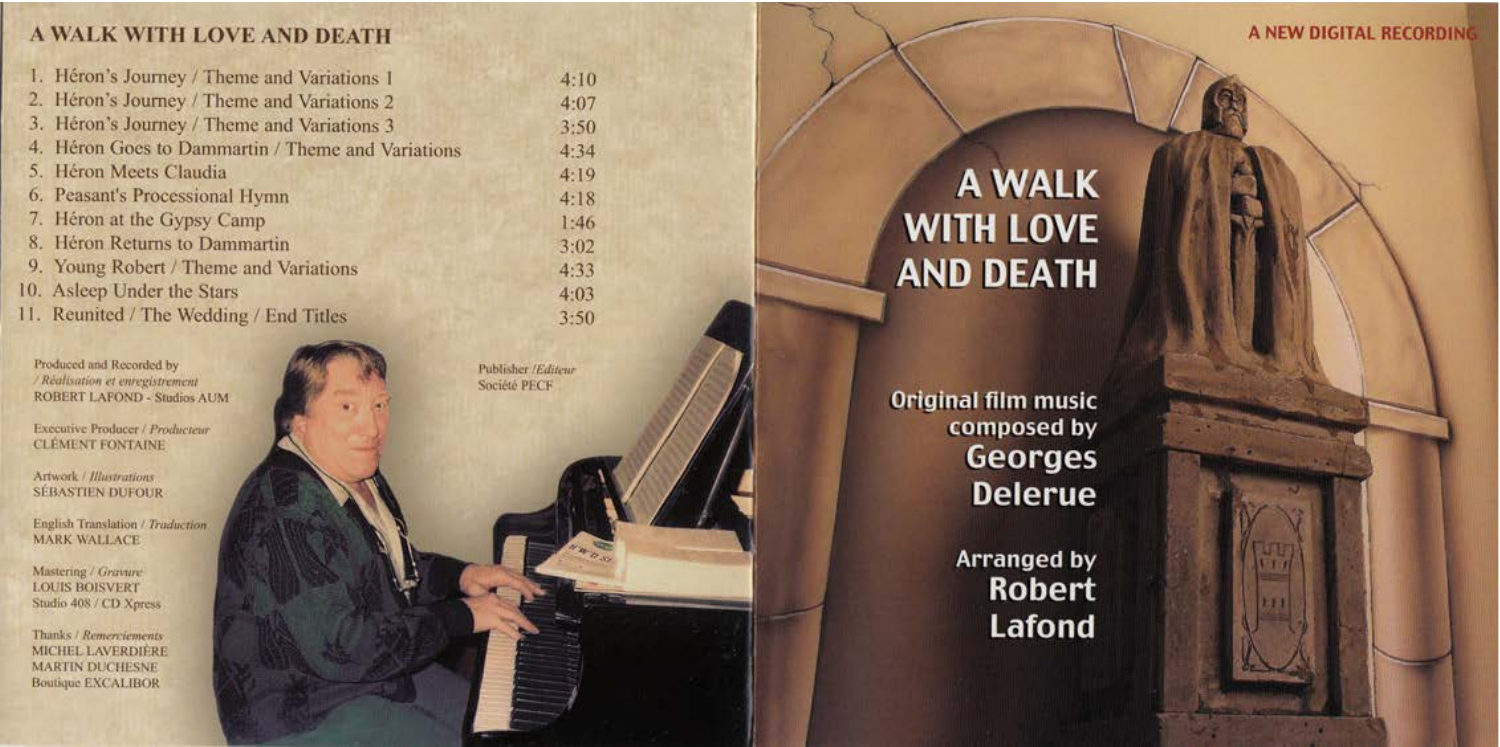## The film A WALK WITH LOVE AND DEATH tells the story of two young people, Héron (Assaf Dayan) and Claudia (Anjelica Huston), who travel together and find love in 14th century France. It is set against a backdrop of civil war, when peasants were revolting against their exploitation by the aristocracy.

Considered a minor work by the great American director John Huston, the film, produced in 1969, nonetheless permitted Georges Delerue to write one of his best scores. Moreover, it is counted as one of the Composer's favourites, according to those close to him.

As is often the case, the original soundtrack recording of A WALK WITH LOVE AND DEATH quickly disappeared from circulation, due to the box office failure of the film for which it was written. No extracts from the score have ever been included on the compilations dedicated to Georges Delerue. It must be said that the poor quality of the original monophonic recording doesn't help.

\* \* \*

When the film company owning the rights to A WALK WITH LOVE AND DEATH declined my offer to digitally remaster the original soundtrack, I decided to start from scratch. However, instead of trying to reproduce as closely as possible the original recording by employing the same orchestral forces, I opted for a reduced format, centred on the solo parts. This approach aims above all else to render the work more accessible to a public not familiar with film music.

I'm very happy to have been able to engage Robert Lafond to manage such a project. This brilliant orchestrator immediately sensed the immense possibilities offered by the music of Georges Delerue, and he has spared no effort to show it off at full value.

The original soundtrack of A WALK WITH LOVE AND DEATH is approximately forty-three minutes long. We decided to exclude one of the two songs, which belong to the traditional repertoire, the fanfares and some repeated passages, as well as several cues that were a little more than sound effects. What remained was around thirty minutes of music of the highest melodic quality, of an inspiration clearly medieval and baroque.

Robert transcribed the themes, occasionally introducing variations that are in the same spirit to create a certain consistency. He has remained faithful to the original instrumentation: harpsichord, recorder, harp, viola, lute and oboe. However, an organ replaces the brass and the rhythm section has been reinforced. At times a synthesizer creates a canvas of strings, adding a luxurious sheen.

We are thus transported to a place of wonder, where the ancient and the contemporary fuse harmoniously. I think that Georges Delerue would have loved the result, as he always enjoyed the too rare interpretations of his film music compositions by other conductors.

#### **Clément Fontaine**

Le film A WALK WITH LOVE AND DEATH (PROMENADE AVEC L'AMOUR ET LA MORT) met en scène un couple de jeunes gens, Héron (Assaf Davan) et Claudia (Anjelica Huston) qui vovagent ensemble et connaissent l'amour dans la France du XIVe siècle. Ils subissent les contrecoups de la guerre civile qui y sévit, les paysans se révoltant contre la noblesse qui les exploite.

Considérée comme mineure dans la production du grand réalisateur américain John Huston, cette œuvre, qui date de 1969, aura tout de même permis à Georges Delerue de livrer une de ses meilleures partitions. Elle comptait d'ailleurs parmi les préférées du compositeur, selon les confidences recueillies par certains de ses proches.

Comme c'est souvent le cas, le disque de la bande originale de A WALK WITH LOVE AND DEATH a rapidement dispary de la circulation en raison de la non-rentabilité du film pour laquelle elle avait été écrite. Aucun extrait ne figure sur les compilations consacrées à Georges Delerue. Il faut dire que la piètre qualité de l'enregistrement original monophonique n'a pas aidé.

\* \* \*

La firme cinématographique propriétaire de A WALK WITH LOVE AND DEATH avant décliné mon offre de rééditer cet enregistrement en format numérique. j'ai décidé de le refaire au complet. Cependant, au lieu de tenter de reproduire le plus possible le son originel en rassemblant les mêmes effectifs orchestraux, j'ai opté pour une formation réduite, axée sur les parties solistes. Cette approche vise avant tout à rendre l'œuvre plus accessible pour un public non

spécialisé en matière de musique de film.

Je me réjouis d'avoir pu retenir les services de Robert Lafond pour mener à bien un tel projet. Ce brillant orchestrateur a tout de suite saisi les immenses possibilités que lui offrait la musique de Georges Delerue et il n'a pas ménagé ses efforts pour la mettre pleinement en valeur.

La bande originale de A WALK WITH LOVE AND DEATH dure quarante-trois minutes. Nous avons convenu de retirer une des deux chansons appartenant au répertoire traditionnel, d'éliminer quelques fanfares et des répétitions, de même que certains passages qui s'apparentaient davantage à des effets sonores. Il restait une trentaine de minutes d'une musique à haute teneur mélodique, d'inspiration nettement médiévale et baroque.

Robert a transcrit les thèmes en y introduisant à l'occasion des variations de son cru dans le même esprit, afin de former des pièces plus consistantes. Il est demeuré fidèle à l'instrumentation originale: clavecin, flûtes à bec, harpé, violes, luth, hautbois, Par contre, le grand orgue remplace les cuivres et les sections rythmiques ont êté renforcées. Le synthétiseur recrée au besoin une formation de cordes en arrière-plan, en v ajoutant une couleur fantastique.

Nous sommes ainsi transportés dans un univers poétique fascinant, où l'ancien et le contemporain fusionnent harmonicusement. Je pense que Georges Delerue aurait adoré le résultat, lui qui se réjouissait toujours des trop rares reprises de ses compositions cinématographiques par d'autres chefs d'orchestre.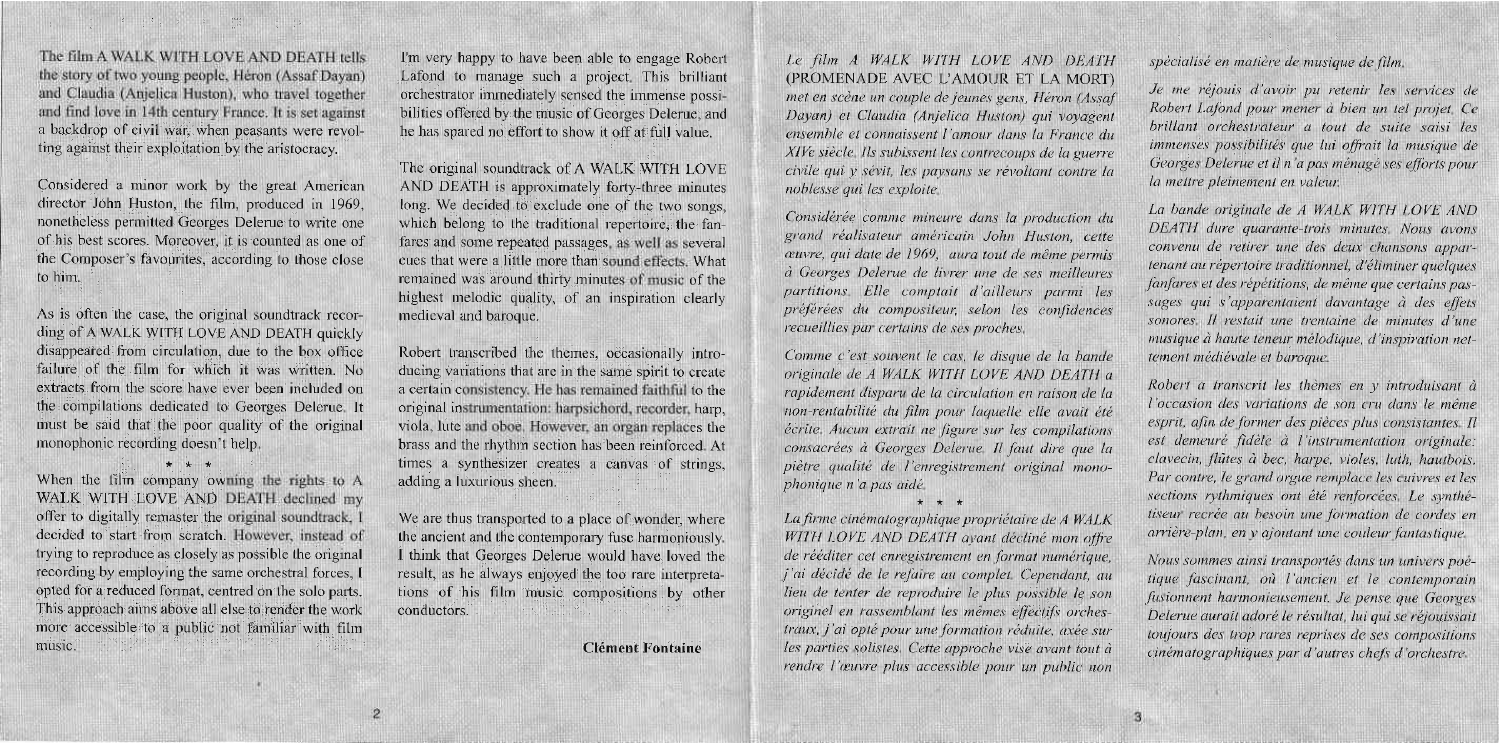### **GEORGES DELERUE (1925 - 1992)**

Born into a modest working class family from the town of Roubaix in France, Georges Delerue started his classical music training late. One of his eminent professors, Darius Milhaud, found the young man to have an exceptional aptitude for dramatic music, and encouraged him to explore this path instead of being limited to the creation of works purely for the concert hall.

After landing the prestigious post of conductor of the French State Radio Orchestra, Georges Delerue began to compose music for theatre, documentaries and 'sound and light' shows. This was also the time, in the mid nineteen-fifties, when he became involved in the universe of cinema. His name soon became closely associated with the French New Wave, which was sweeping France. Notable collaborations include those with Alain Resnais (the waltz from HIROSHIMA MON AMOUR, 1958), Jean Luc Godard (CON-TEMPT with Brigitte Bardot, in 1963), and, above all. François Truffaut. Deletue was called on to provide music for a total of eleven Truffiaut films, from 1960 to 1981, including SHOOT THE PIANO PLAYER, JULES AND JIM, TWO ENGLISH GIRLS and THE WOMEN NEXT DOOR.

In a lighter vein, but equally fruitful, Georges Delerue put his name to the music of cighteen films by Philippe de Broca between 1959 and 1988, representing almost all this director's output, from LES JEUX DB 1.'AMOUR to CHOUANS!, not to forget THAT MAN FROM RIO and KING OF HEARTS

British and American directors have found his services equally appealing. In addition to John Huston, we can mention Jack Clayton (THE PUMPKINEATER, OUR MOTHER'S HOUSE). John Guillermin (RAPTURE). Charles Jarrott (ANNE OF THE THOUSAND DAYS).

tal and the man of the state

Kevin Billington (INTERLUDE). Jules Dassin (PROMISE AT DAWN), Mike Nichols (THE DAY OF THE DOLPHIN), Fred Zinnemann (A MAN FOR ALL SEASONS, JULIA), and Ken Russell (WOMEN IN LOVE). In 1979, Delerue won an Oscar for a score that owed much to Antonio Vivaldi: A LITTLE ROMANCE, directed by George Roy Hill.

In the early eighties, at the height of his success, with three Césars, the French equivalent of the Oscars, won almost back to back (for PREPARE YOUR HANDKERCHIEFS. LOVE ON THE RUN and THE LAST METRO) Georges Delerue decided to relocate to California. He wanted new challenges, while benefiting from the best working conditions. The most memorable scores from this Hollywood period are THE BLACK STAL-LION RETURNS, produced by Francis Ford Coppola, AGNES OF GOD by Canadian Norman Jewison, CRIMES OF THE HEART by Delerge's friend Bruce Beresford, STEEL MAGNOLIAS by Herbert Ross and JOE VERSUS THE VOLCANO by John Patrick Shanley.

Georges Delerue continued to be involved in French productions, permitting him to remain close to his roots. Of special interest is the music written for the two part historical drama THE FRENCH REVOLUTION, in 1989.

At the age of 67 years, this great romantic died, struck down by a heart attack immediately after finishing the recording of the music for a family chromcle with the evocative title RICH IN LOVE by Bruce Beresford.

#### **GEORGES DELERUE (1925-1992)**

Issu d'une modeste famille ouvrière de la ville de Roubaix en France, Georges Delerue entreprend sur le tard sa formation musicale classique. Un de ses professeurs émérites. Darius Milhaud, décèle chez le jeune homme une aptitude exceptionnelle pour la musique dramatique. Il l'encourage à explorer cette voie au lieu de se limiter à la création d'œuvres destinées à la salle de concert.

Après avoir décroché le prestigieux poste de chef. d'orchestre pour la radio d'État, Georges Delerue commence à compaser des musiques de scène, de documentaires et de vons et lumières. C'est ainsi qu'il accède au milieu des années cinquante à l'univers du cinéma d'auteur. Son nom est bientôt étroitement associé à la Nouvelle Vague qui déferle sur la France. On remarque entre autres ses collàborations avec Alain Resnais (la valse de **HIROSHIMA MON AMOUR en 1958)**, Jean Luc. Godard (LE MEPRIS avec Brigitte Bardot, en 1963), et. surtout, François Truffaut, Ce dernier fera appei à Delerue pour onze films, de 1960 à 1981, incluant TIREZ SUR LE PIANISTE, JULES ET JIM, LES DEUX ANGLAISES ET LE CONTI-NENT et LA FEMME D'À CÔTÉ.

Dans une veine plus fantaisiste, mais tout aussi fructueuse, Delerue signera de 1959 à 1988 la musique de 18 films de Philippe de Broca, soit la presque totalité de la production de ce réalisateur. des JEUX DE L'AMOUR à CHOUANS!, en passant par L'HOMME DE RIO et LE ROI DE CŒUR.

Britanniques et Américains font également appel aux services du compositeur. Outre John Huston, mentionnons Jack Clayton (THE : PUMPKIN EATER, OUR MOTHER'S HOUSE), John Guillermin (RAPTURE), Charles Jarrott (ANNE OF THE THOUSAND DAYS), Kevin Billington (INTER-LUDE), Jules Dassin (PROMISE AT DAWN), Mike Nichols (THE DAY OF THE DOLPHIN), Fred Zinnemann (A MAN FOR ALL SEASONS, JULIA). Ken Russell (WOMEN IN LOVE). En 1979, Delerue remporte même un Oscar pour une partition din doit beaucoup à Antonio Vivaldi. A LITTLE ROMANCE, une réalisation de George Roy Hill.

Au début des années 80, au sommet de sa gloire avec trois Césars remportés presque coup sur coup (pow: PREPAREZ VOS MOUCHOIRS, L'AMOUR EN FUITE et LE DERNIER MÉTRO). Georges Delerue décide de s'installer en Californie afin de relever de nouveaux défis, tout en bénéficiant de meilleures conditions de travail. De cette période hollywoodienne, on retiendra surtout THE BLACK STALLION RETURNS, produit par Francis Ford Coppola, AGNES OF GOD du Canadien Norman Jewison, CRIMES OF THE HEART de son ami Bruce Beresford, STEEL MAGNOLIAS de Herbert Ross et JOE VERSUS THE VOLCANO de John Patrick Shanley.

Georges Delerue continue de collaborer occasionnellement à des productions françaises qui lui permettent de renouer avec ses racines. C'est le cas notamment pour les deux spectaculaires volets de LA REVOLUTION FRANCAISE, en 1989.

À l'âgé de 67 ans, ce grand romantique est terrossé par une attaque cardiaque, immédiatement après avoir terminé l'enregistrement de la musique d'une chronique familiale au titre évocateur : RICH IN LOVE de Bruce Reresford.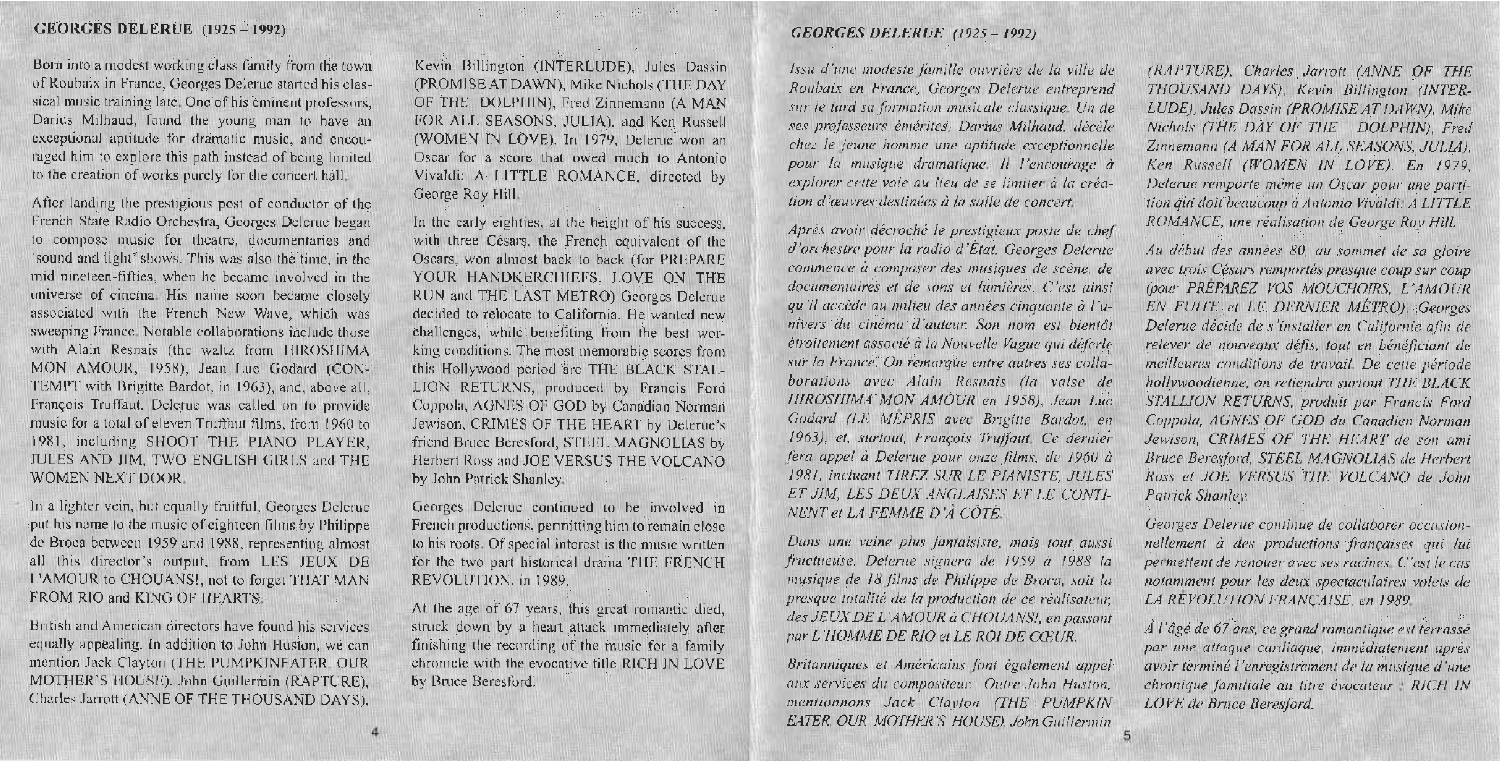

Quebecer Robert Lafond has become a master in the art of orchestration and the interpretation of all styles of music. His virtuosity is enhanced by a profound technical knowledge of the recording process. He has composed songs, notably for Céline Dion and the famous children's television series Sesame Street. He is responsible for EXTASIAS, one of the best albums of new age music to be produced in Canada. MESSAGIAS gathers other original compositions in a symphonic and chorale setting, recorded in Romania, With INDIA, he delivers a transcription for piano and traditional instruments of devotional chants from India.

At the urging of producer Michel Laverdière, Robert Lafond has innovated by producing recordings highlighting bird song as in THE BIRDS SING THE CLASSICS, or toy instruments, as in CLASSIKS ON TOYS. JAZZ CLASSIKS ON TOYS and THE NUTCRACKER SUITE ON TOYS by Tchaikovsky. This last series of albums was issued commercially in the United States, under the 'Snoopy' banner. Conceived above all else to introduce children to the world of music numerous adult music lovers have found these albums equally charming.

More recently, with BELTANE and TALES FROM THE BOOK OF TIME, Robert Lafond has moved on to new challenges, by adapting the compositions of Marc Bolan (of the British cult group T-Rex) for singer Catherine Lambert. For these recordings, he has revisited the baroque style, in a manner similar to what we can find in the present version of A WALK WITH LOVE AND DEATH.

Le québécois Robert Lafond est passé maître dans l'art d'orchestrer et d'interpréter tous les styles musicaux. Sa virtuosité se double d'une connaissance approfondie des techniques d'enregistrement de pointe. Il est l'auteur de chansons pour, notamment, Céline Dion (On traverse un miroir) et la version française de la célèbre série d'émissions pour enfants Sesame Street. On hij doit EXTASIAS, un des meilleurs albums nouvel âge produit au Canada. MESSAGIAS regroupe d'autres de ses propres compositions de facture symphonique avec chaurs. enregistrées en Roumanie, Avec INDIA, il nous a

livré une transcription pour plano et instruments traditionnels de chants dévotionnels de l'Inde-

Sous l'impulsion du producteur Michel Laverdière, Robert Lafond a réalisé des enregistrements qui mettent en vedette tantôt le langage des oiseaux, tel LES **OISEAUX CHANTENT... LES CLAS-**SIOUES, tantôt des instruments-jouets, comme CLASSIKS ON TOYS, JAZZ CLASSIKS ON TOYS et THE NUT-CRACKER SUITE ON TOYS de Tchaïkovski Cette dernière série de disques a été commercialisée quy États-Unis sous la bannière Snoopy. Concue

avant tout pour initier les enfants au monde de la musique, elle charme également de nombreux adultes mélomanes.

Plus récemment avec BELTANE et TALES FROM THE BOOK OF TIME, Robert Lafond a relevé un nouveau défi en adaptant pour la chanteuse Catherine Lambert des compositions de Marc Bolan, du groupe-culte britannique T-Rex. Il a utilisé pour ce faire un style baroque revisité, similaire à celui que l'on retrouve dans la présente version de PROMENADE AVEC L'AMOUR ET LA MORT.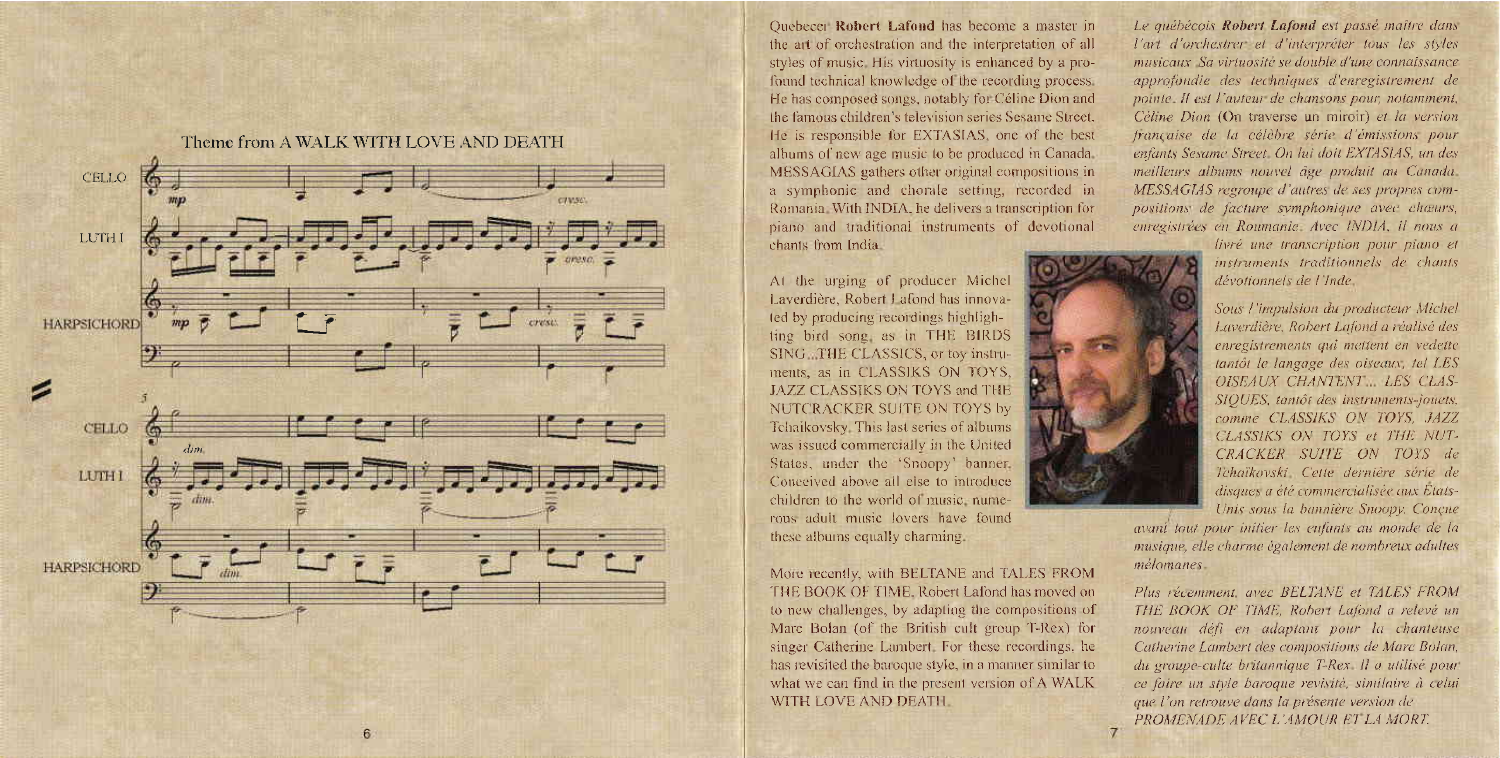